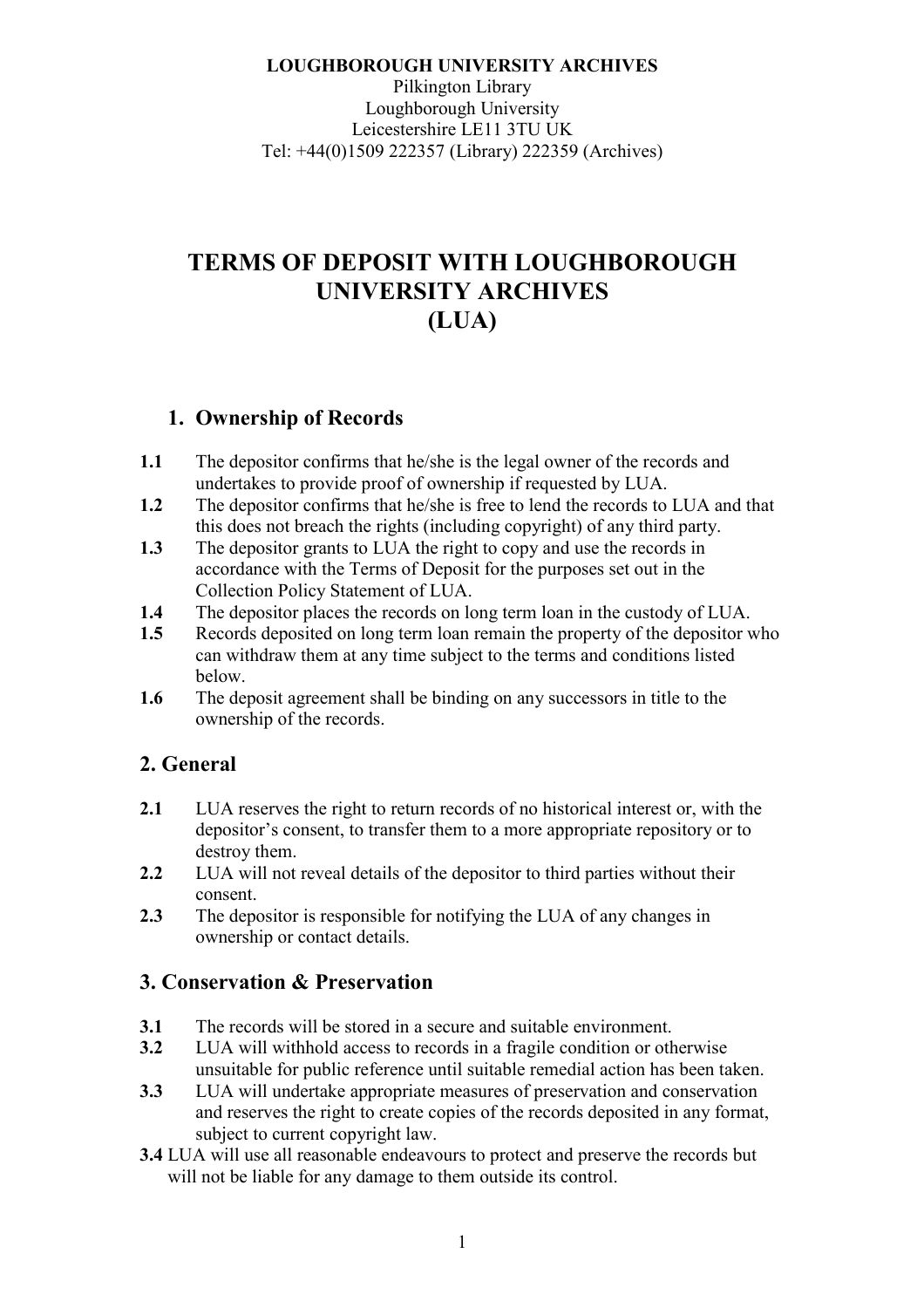#### **LOUGHBOROUGH UNIVERSITY ARCHIVES**  Pilkington Library Loughborough University Leicestershire LE11 3TU UK Tel: +44(0)1509 222357 (Library) 222359 (Archives)

# **4. Listing**

- **4.1** The records will be listed as part of the LUA cataloguing programme.
- **4.2** They will be marked with reference codes for purposes of identification, security and retrieval in such a way that will not damage the records.
- **4.3** A copy of the catalogue will be sent to the depositor and to such other persons or bodies deemed appropriate.
- **4.4** Copyright of all finding aids created by LUA belongs to LUA.
- **4.5** Finding aids may be published on the web.

### **5. Access**

- **5.1** Subject to any restrictions set out in the donation agreement or subsequently agreed in writing with the depositor or any statutory restrictions or periods of closure, the records will be made freely available to bona fide researchers.
- **5.2** Consultation of records will be in a supervised reading room during advertised opening hours and in accordance with the regulations for the use of LUA.

### **6. Publication, Reproduction & Copyright**

- **6.1** At the discretion of LUA copies may be provided to the public for study and research purposes in accordance with current copyright and data protection **legislation**
- **6.2** Permission to publish in full or in extract from records deposited in LUA will be granted by the Archivist, unless stated otherwise in the deposit agreement or subsequently agreed in writing with the depositor.
- **6.3** LUA reserves the right to publish deposited records in whole or in part in Loughborough University publications, on the web, or by way of other electronic formats unless stated otherwise in the deposit agreement or subsequently agreed in writing with the depositor.
- **6.4** All acknowledgments in publications or other media should be to Loughborough University. The depositor will not be individually acknowledged, unless otherwise stated in the deposit agreement.

### **7. Exhibitions & Lectures**

**7.1** Records may be required for exhibitions or to illustrate talks and lectures by LUA or by other staff of Loughborough University. They may be displayed in original or copy form at the discretion of LUA, unless otherwise stated in the deposit agreement.